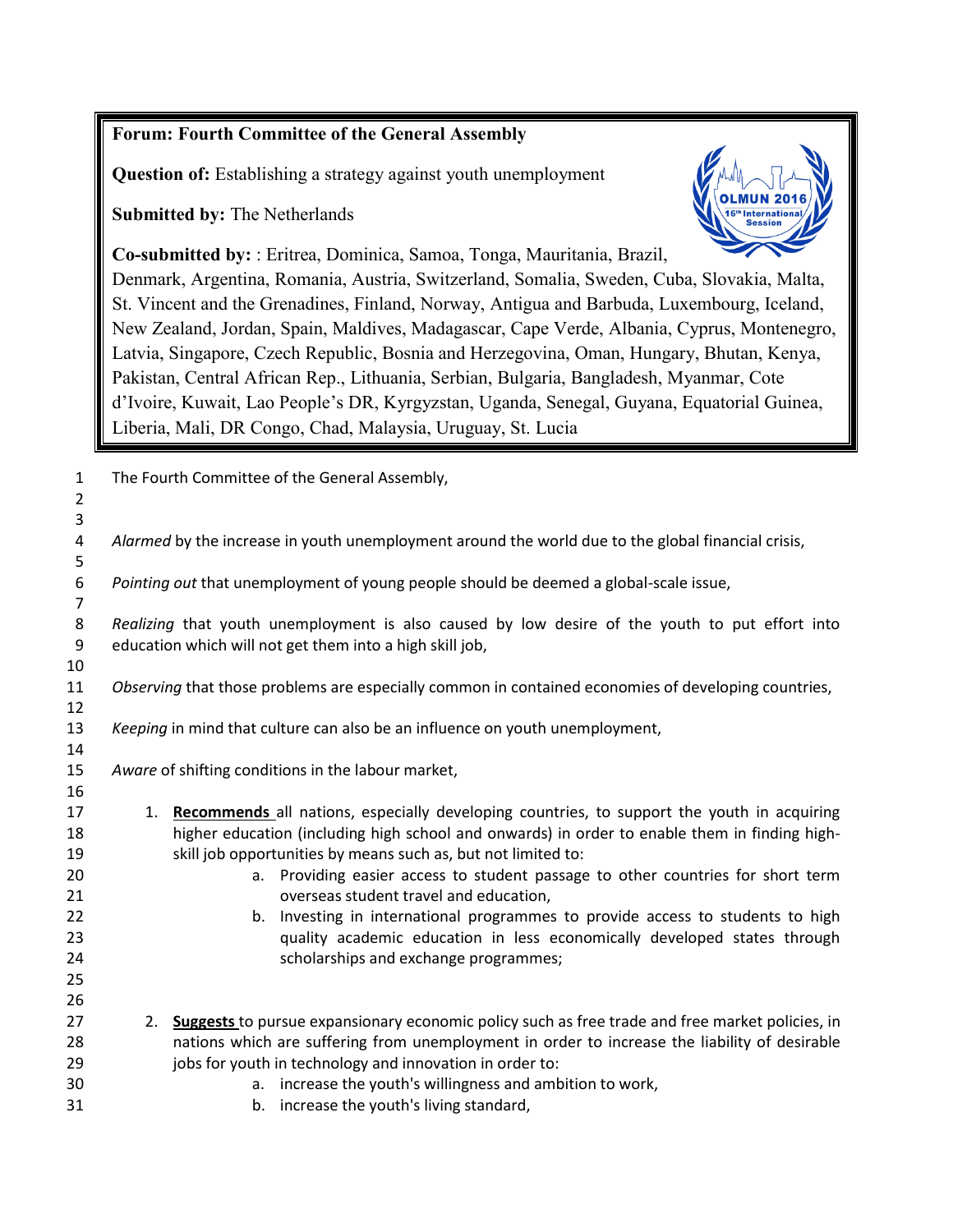**c.** allow the country's development without the problem of youth unemployment and future lack of skilled workforce; 3. **Recommends** that member states set up information campaign within their country to inform youth and discourage them from joining the armed forces at an early age in long without further education which in turn damages the youths prospects for future employment; 4. **Encourages** member states to create centralised job and vocational training centres to limit youth unemployment by connecting youth to training, education, and job opportunities to further efficiency within all economies; 5. **Encourages** all member states to allow students and businesses to cooperate transnationally based on merit with fewer political and economics restrictions by taking measures such as: a. Lightening restriction on international student exchange and internship programmes, b. Lessening tariffs and import taxes, c. Removing protectionist measures limiting the entry of foreign competing brands; 6. **Asks** that member states subsidise and welcome international investment in education and the provision of internships and job opportunities by larger corporations in order to encourage transnational innovation and stimulate sustainable, innovative growth; 7. **Further encourages** all member states to strongly consider investment prospects in developing and less economically developed countries, specifically investment in business ventures which would provide jobs for the youth and investment in education infrastructure; 8. **Calls for** a multinational panel of United Nations experts to be founded as the United Nations Panel for the Guidance of Youth Towards Employment (UNPGYTE) which will work in conjunction with the International Labour Organisation and the UN Youth Employment Network and be tasked with encouraging the youth countries suffering from youth unemployment to discover their passions and potential and achieve employment (USA) by means such as but not limited to: a. Connecting them to national and international education, scholarships and education programmes b. Assisting youth with application and transfer to work which they find rewarding, both nationally and internationally c. Helping youth to discover their creativity, innovation and talent in various fields ultimately leading to a sustainable future 9. **Reaffirms** the need for pursuing transparency in accordance with the ILO conventions in the 71 struggle against discrimination in forms such as but not limited to: a. Racial discrimination, b. Gender discrimination, c. Religious discrimination, d. Age based discrimination; 10. **Urges** all member states to provide monetary and policy based incentives to larger companies in order to encourage the proliferation of internship positions and training experiences for 79 youth in larger companies in order to provide the youth with work experience and networking;